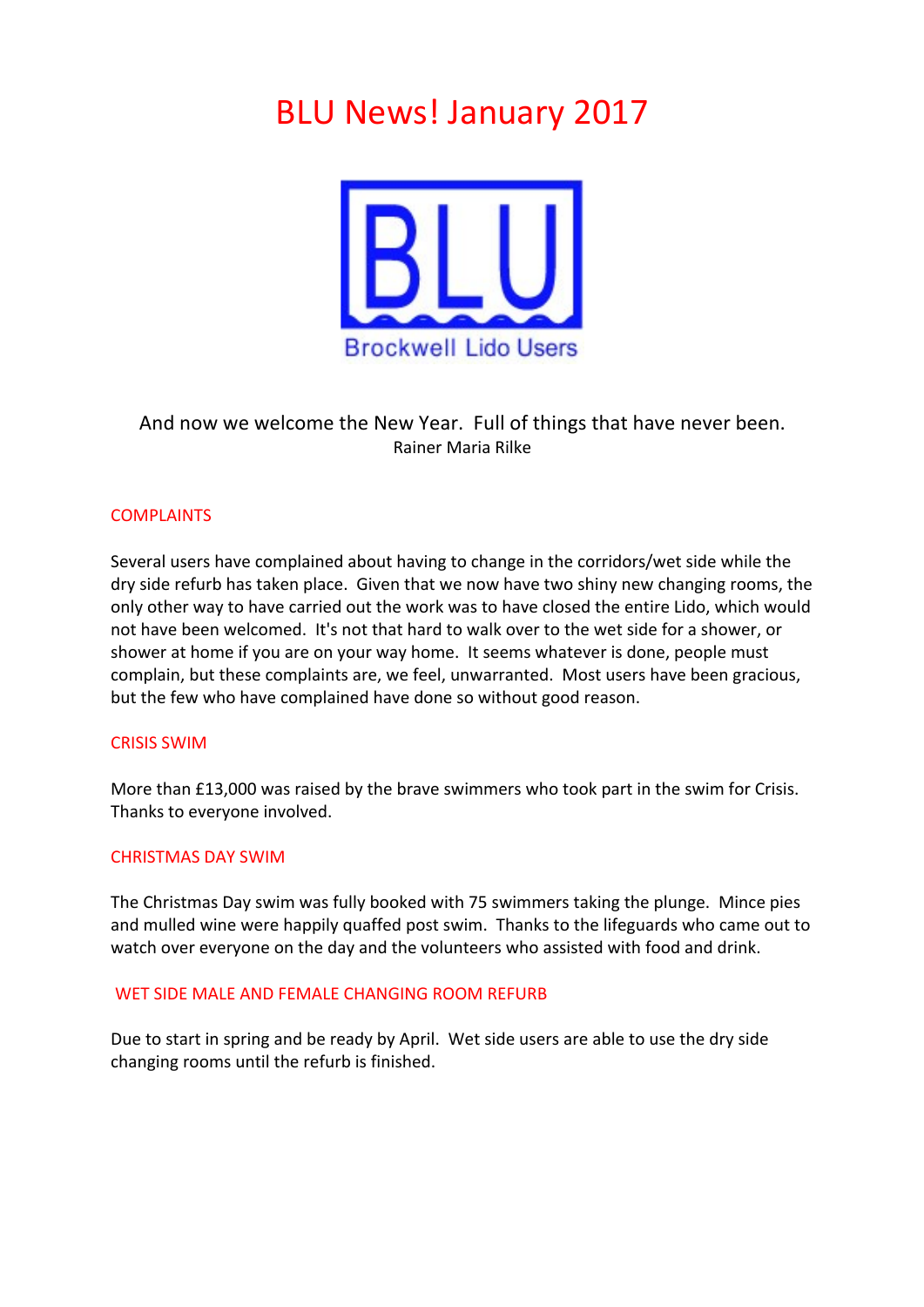## **GYM RFFIT**

A gym re-fit is planned to start after the wet side works are complete and be ready in time for summer, which probably means an Easter start, but this is TBC. We fully expect Fusion to hold a consultation with Users, as in previous years, so that we can all voice our thoughts, opinions and needs. Please keep in touch on social media and notices at the Lido for further details re the consultation. Questionnaires are also going to be handed out in the coming weeks asking for your thoughts, if you care and want a say, take the time to fill them in and hand them in. Equipment is being monitored to determine whether we need more of some machines.

# LIDO'S 80th CELEBRATIONS - WE NEED YOUR SUGGESTIONS AND WE NEED THEM NOW!

2017 sees the 80th anniversary of the Lido opening in 1937. At the opening ceremony on July 10th 1937, the Mayor of Lambeth threw a schoolgirl into the pool. Who can we throw into the pool at the 80th celebrations? Let us know how you would like to celebrate. You can email BLU on info@brockwelllido.com, tweet us @BrockwellLido or contact us on Facebook, tweet Fusion @Brockwell Lido or send them a message on Facebook. We're making plans now. All ideas are welcome.

# LIDO CAFE

Is open for business. Please check directly with them for closures.

#### COLD WATER SWIMMING DOS AND DON'TS

New to cold water swimming? PLEASE TAKE CARE AND READ THE RULES. Do not push yourself until you feel dizzy or get hypothermia, it's no fun. We all like a challenge, but there are plenty of other ways to test yourself without making yourself sick. The best way to ease into cold-water swimming is to swim throughout the year, allowing your body to gradually acclimatise to the change in water temperature. If you really want to give it a go, do a few strokes and then half a length and ease your way gently.

#### LIFFGUARD TRAINING AT THE LIDO

The lido is looking to add more Lifeguards to the team, please email David Hudson the new Wet Operations Manager at David.hudson@fusion-lifestyle.com if you know of anyone who may be interested.

#### SOCIAL MEDIA MANNERS

BLU does not condone and will not tolerate bullying or harassment via social media or in person, of Lido users and staff. We will take all necessary measures to deal with any unsavoury behaviour. At this year's AGM, BLU announced an investigation into contraventions of their constitution by a member. As a result, the decision has led to the termination of the individual's membership of BLU with effect from 1st November 2016. On joining BLU, members agree to conduct themselves with mutual dignity and respect for all. We take harassment and bullying very seriously and will always take action when required.